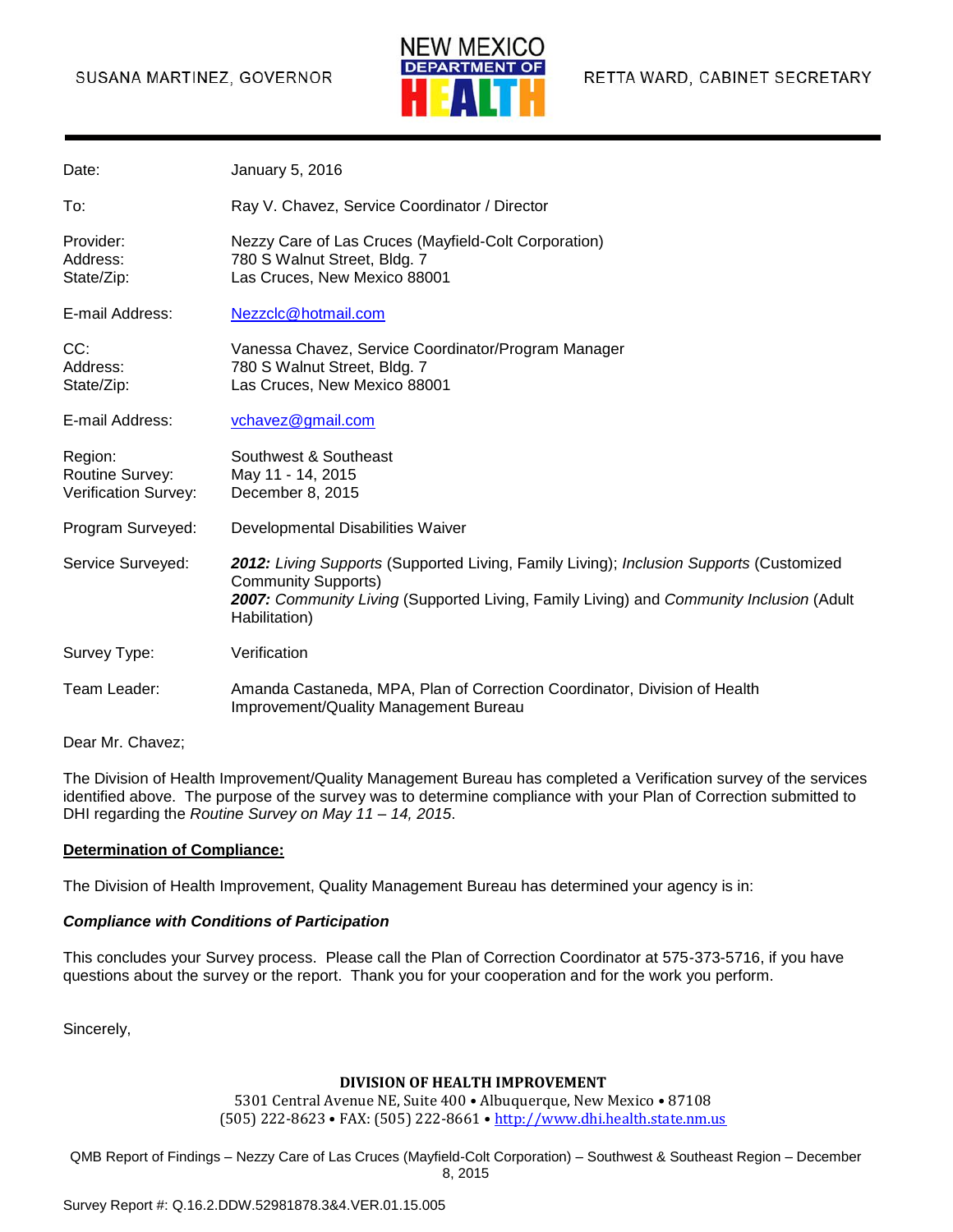Amanda E. Castaneda

Amanda Castaneda, MPA Team Lead/Healthcare Surveyor Quality Management Bureau Division of Health Improvement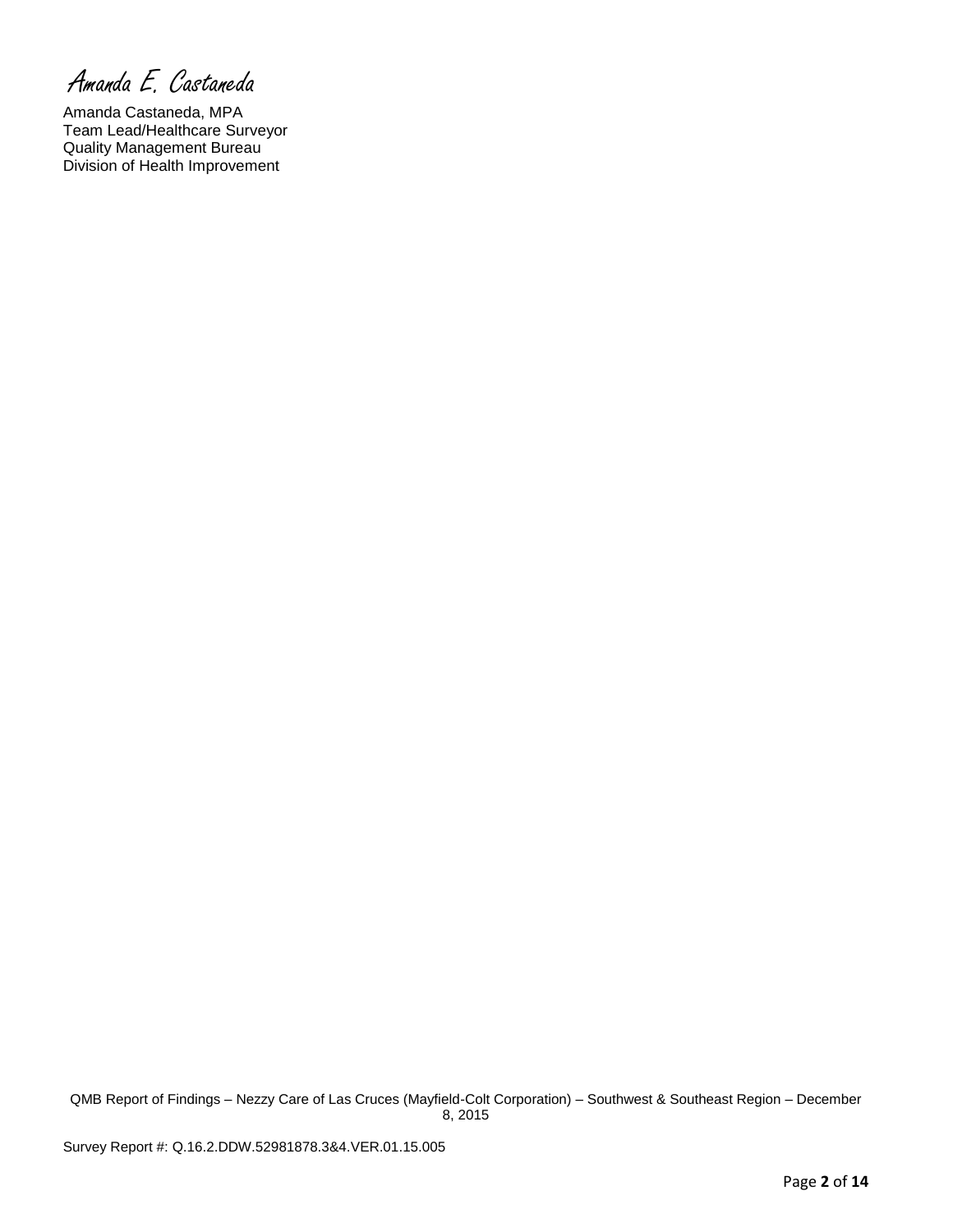| <b>Survey Process Employed:</b>                              |                                                                                                                                                                  |                                                                                                          |  |
|--------------------------------------------------------------|------------------------------------------------------------------------------------------------------------------------------------------------------------------|----------------------------------------------------------------------------------------------------------|--|
| <b>Entrance Conference Date:</b>                             | December 8, 2015                                                                                                                                                 |                                                                                                          |  |
| Present:                                                     | <b>Nezzy Care of Las Cruces (Mayfield-Colt Corporation)</b><br>Keith Cline, Service Coordinator                                                                  |                                                                                                          |  |
|                                                              | <b>DOH/DHI/QMB</b><br>Amanda Castaneda, MPA, Team Lead/Plan of Correction Coordinator                                                                            |                                                                                                          |  |
| <b>Exit Conference Date:</b>                                 | December 8, 2015                                                                                                                                                 |                                                                                                          |  |
| Present:                                                     | <b>Nezzy Care of Las Cruces (Mayfield-Colt Corporation</b><br>Ray V. Chavez, Service Coordinator/Director<br>Vanessa Chavez, Service Coordinator/Program Manager |                                                                                                          |  |
|                                                              | <b>DOH/DHI/QMB</b><br>Amanda Castaneda, MPA, Team Lead/Plan of Correction Coordinator                                                                            |                                                                                                          |  |
|                                                              | <b>DDSD - SW Regional Office</b><br>Angie Brooks, DDSD Generalist                                                                                                |                                                                                                          |  |
| <b>Administrative Locations Visited</b>                      | Number:                                                                                                                                                          | 1                                                                                                        |  |
| <b>Total Sample Size</b>                                     | Number:                                                                                                                                                          | 15                                                                                                       |  |
|                                                              |                                                                                                                                                                  | 1 - Jackson Class Members<br>14 - Non-Jackson Class Members                                              |  |
|                                                              |                                                                                                                                                                  | 6 - Supported Living<br>9 - Family Living<br>6 - Customized Community Supports<br>1 - Adult Habilitation |  |
| <b>Persons Served Records Reviewed</b>                       | Number:                                                                                                                                                          | 15                                                                                                       |  |
| Direct Support Personnel Records Reviewed                    | Number:                                                                                                                                                          | 68                                                                                                       |  |
| Substitute Care/Respite Personnel<br><b>Records Reviewed</b> | Number:                                                                                                                                                          | 7                                                                                                        |  |
| Service Coordinator Records Reviewed                         | Number:                                                                                                                                                          | 5                                                                                                        |  |

Administrative Processes and Records Reviewed:

- Medicaid Billing/Reimbursement Records for all Services Provided
- Accreditation Records
- Oversight of Individual Funds
- Individual Medical and Program Case Files, including, but not limited to:
	- o Individual Service Plans
	- o Progress on Identified Outcomes
- Personnel Files, including nursing and subcontracted staff
- Staff Training Records, Including Competency Interviews with Staff
- Agency Policy and Procedure Manual
- Caregiver Criminal History Screening Records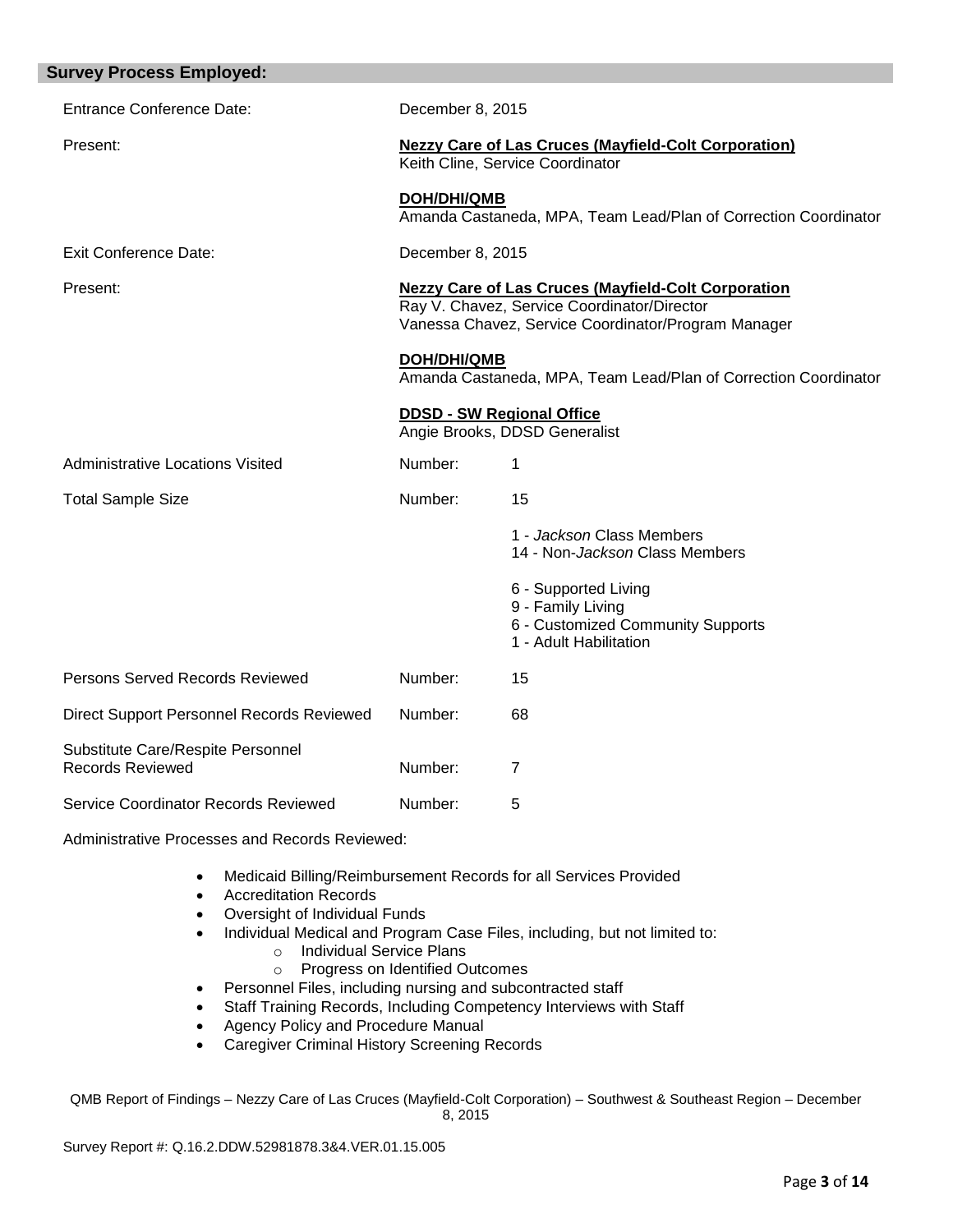- Consolidated Online Registry/Employee Abuse Registry
- Quality Assurance / Improvement Plan

| CC: Distribution List: . | DOH - Division of Health Improvement<br>DOH - Developmental Disabilities Supports Division<br>DOH - Office of Internal Audit<br>HSD - Medical Assistance Division |
|--------------------------|-------------------------------------------------------------------------------------------------------------------------------------------------------------------|
|                          |                                                                                                                                                                   |

MFEAD – NM Attorney General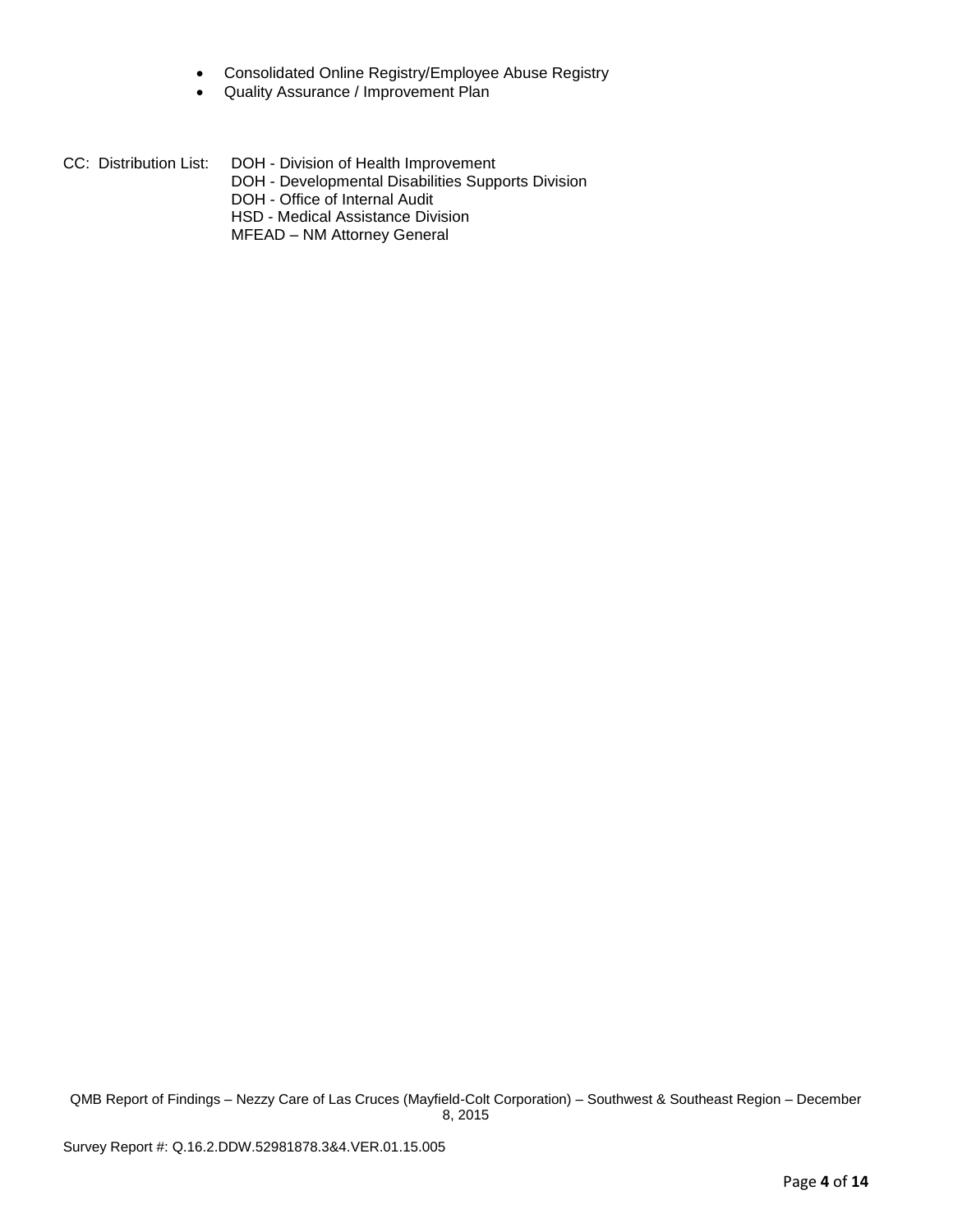# **Department of Health, Division of Health Improvement QMB Determination of Compliance Process**

The Division of Health Improvement, Quality Management Bureau (QMB) surveys compliance of the Developmental Disabilities Waiver (DDW) standards and state and federal regulations. QMB has grouped the CMS assurances into five Service Domains: Level of Care; Plan of Care; Qualified Providers; Health, Welfare and Safety; and Administrative Oversight (note that Administrative Oversight listed in this document is not the same as the CMS assurance of Administrative Authority. Used in this context it is related to the agency's operational policies and procedures, Quality Management system and Medicaid billing and reimbursement processes.)

The QMB Determination of Compliance process is based on provider compliance or non-compliance with standards and regulations identified in the QMB Report of Findings. All deficiencies (non-compliance with standards and regulations) are identified and cited as either a Standard level deficiency or a Condition of Participation level deficiency in the QMB Reports of Findings. All deficiencies require corrective action when non-compliance is identified.

Within the QMB Service Domains there are fundamental regulations, standards, or policies with which a provider must be in essential compliance in order to ensure the health and welfare of individuals served known as Conditions of Participation (CoPs).

The Determination of Compliance for each service type is based on a provider's compliance with CoPs in three (3) Service Domains.

Case Management Services:

- Level of Care
- Plan of Care
- Qualified Providers

Community Inclusion Supports/ Living Supports:

- Qualified Provider
- Plan of Care
- Health, Welfare and Safety

# **Conditions of Participation (CoPs)**

A CoP is an identified fundamental regulation, standard, or policy with which a provider must be in compliance in order to ensure the health and welfare of individuals served. CoPs are based on the Centers for Medicare and Medicaid Services, Home and Community-Based Waiver required assurances. A provider must be in compliance with CoPs to participate as a waiver provider.

QMB surveyors use professional judgment when reviewing the critical elements of each standard and regulation to determine when non-compliance with a standard level deficiency rises to the level of a CoP out of compliance. Only some deficiencies can rise to the level of a CoP (See the next section for a list of CoPs). The QMB survey team analyzes the relevant finding in terms of scope, actual harm or potential for harm, unique situations, patterns of performance, and other factors to determine if there is the potential for a negative outcome which would rise to the level of a CoP. A Standard level deficiency becomes a CoP out of compliance when the team's analysis establishes that there is an identified potential for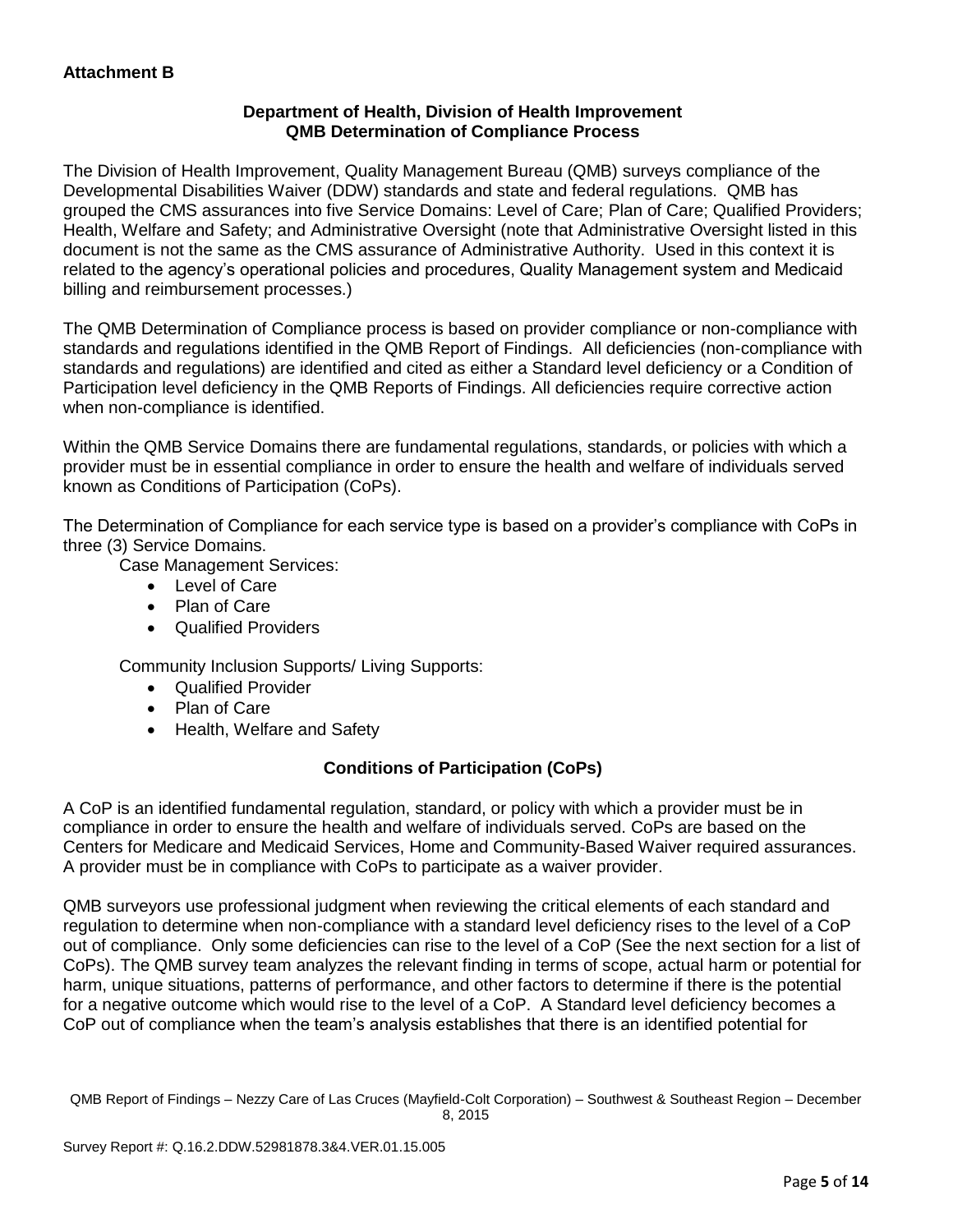significant harm or actual harm. It is then cited as a CoP out of compliance. If the deficiency does not rise to the level of a CoP out of compliance, it is cited as a Standard Level Deficiency.

The Division of Health Improvement (DHI) and the Developmental Disabilities Supports Division (DDSD) collaborated to revise the current Conditions of Participation (CoPs). There are seven Conditions of Participation in which providers must be in compliance.

## **CoPs and Service Domains for Case Management Supports are as follows:**

### **Service Domain: Level of Care**

Condition of Participation:

1. **Level of Care**: The Case Manager shall complete all required elements of the Long Term Care Assessment Abstract (LTCAA) to ensure ongoing eligibility for waiver services.

### **Service Domain: Plan of Care**

Condition of Participation:

2. **Individual Service Plan (ISP) Creation and Development**: Each individual shall have an ISP. The ISP shall be developed in accordance with DDSD regulations and standards and is updated at least annually or when warranted by changes in the individual's needs.

Condition of Participation:

3. **ISP Monitoring and Evaluation:** The Case Manager shall ensure the health and welfare of the individual through monitoring the implementation of ISP desired outcomes.

### **CoPs and Service Domain for ALL Service Providers is as follows:**

## **Service Domain: Qualified Providers**

Condition of Participation:

4. **Qualified Providers**: Agencies shall ensure support staff has completed criminal background screening and all mandated trainings as required by the DDSD.

### **CoPs and Service Domains for Living Supports and Inclusion Supports are as follows:**

### **Service Domain: Plan of Care**

Condition of Participation:

5. **ISP Implementation**: Services provided shall be consistent with the components of the ISP and implemented to achieve desired outcomes.

### **Service Domain: Health, Welfare and Safety**

Condition of Participation:

6. **Individual Health, Safety and Welfare: (Safety)** Individuals have the right to live and work in a safe environment.

### Condition of Participation:

7. **Individual Health, Safety and Welfare (Healthcare Oversight)**: The provider shall support individuals to access needed healthcare services in a timely manner. Nursing, healthcare services and healthcare oversight shall be available and provided as needed to address individuals' health, safety and welfare.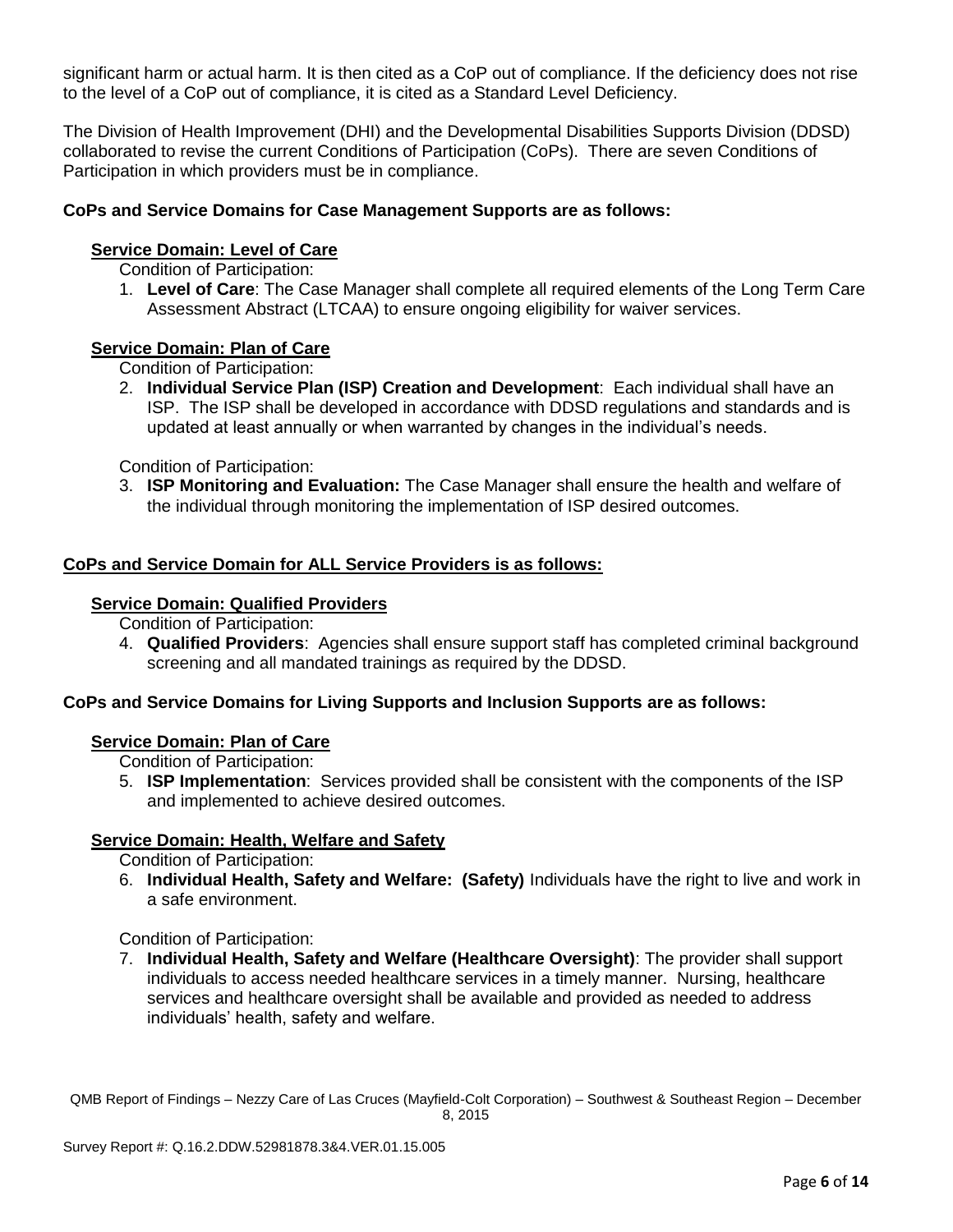## **QMB Determinations of Compliance**

### Compliance with Conditions of Participation

The QMB determination of *Compliance with Conditions of Participation* indicates that a provider is in compliance with all Conditions of Participation, (CoP). The agency has obtained a level of compliance such that there is a minimal potential for harm to individuals' health and safety. To qualify for a determination of Compliance with Conditions of Participation, the provider must be in compliance with all Conditions of Participation in all relevant Service Domains. The agency may also have Standard level deficiencies (deficiencies which are not at the condition level) out of compliance in any of the Service Domains.

## Partial-Compliance with Conditions of Participation

The QMB determination of *Partial-Compliance with Conditions of Participation* indicates that a provider is out of compliance with Conditions of Participation in one (1) to two (2) Service Domains. The agency may have one or more Condition level tags within a Service Domain. This partialcompliance, if not corrected, may result in a serious negative outcome or the potential for more than minimal harm to individuals' health and safety. The agency may also have Standard level deficiencies (deficiencies which are not at the condition level) in any of the Service Domains.

Providers receiving a repeat determination of Partial-Compliance for repeat deficiencies at the level of a Condition in any Service Domain may be referred by the Quality Management Bureau to the Internal Review Committee (IRC) for consideration of remedies and possible actions or sanctions.

### Non-Compliance with Conditions of Participation

The QMB determination of *Non-Compliance with Conditions of Participation* indicates a provider is significantly out of compliance with Conditions of Participation in multiple Service Domains. The agency may have one or more Condition level tags in each of 3 relevant Service Domains. This non-compliance, if not corrected, may result in a serious negative outcome or the potential for more than minimal harm to individuals' health and safety. The agency may also have Standard level deficiencies (deficiencies which are not at the condition level) in any of the Service Domains

Providers receiving a repeat determination of Non-Compliance will be referred by Quality Management Bureau to the Internal Review Committee (IRC) for consideration of remedies and possible actions or sanctions.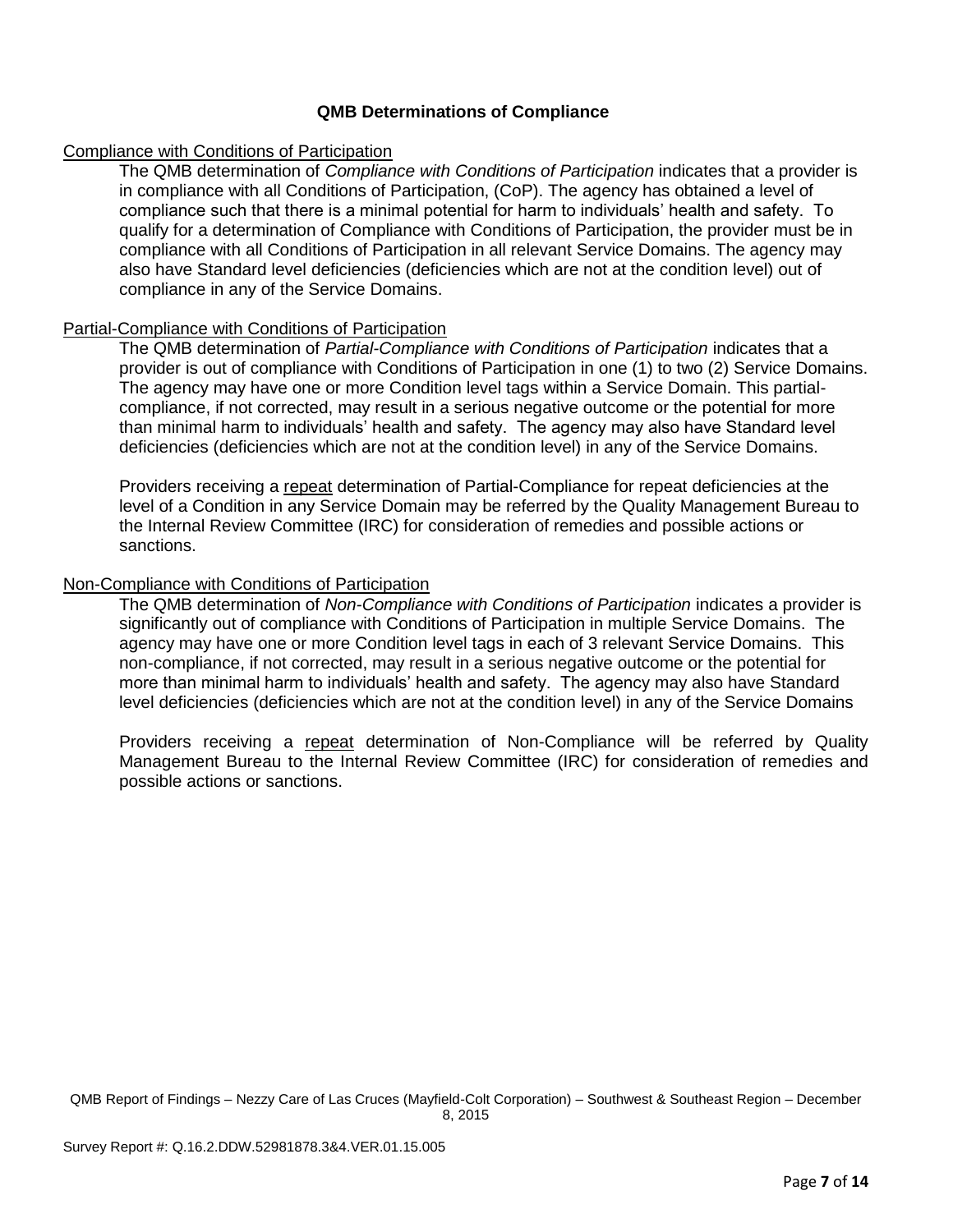## **Guidelines for the Provider Informal Reconsideration of Finding (IRF) Process**

# **Introduction:**

Throughout the QMB Survey process, surveyors are openly communicating with providers. Open communication means surveyors have clarified issues and/or requested missing information before completing the review through the use of the signed/dated "Document Request," or "Administrative Needs," etc. forms. Regardless, there may still be instances where the provider disagrees with a specific finding. Providers may use the following process to informally dispute a finding.

# **Instructions:**

- 1. The Informal Reconsideration of the Finding (IRF) request must be received in writing to the QMB Deputy Bureau Chief **within 10 business days** of receipt of the final Report of Findings.
- 2. The written request for an IRF *must* be completed on the QMB Request for Informal Reconsideration of Finding form available on the QMB website:<http://dhi.health.state.nm.us/qmb>
- 3. The written request for an IRF must specify in detail the request for reconsideration and why the finding is inaccurate.
- 4. The IRF request must include all supporting documentation or evidence.
- 5. If you have questions about the IRF process, email the IRF Chairperson, Crystal Lopez-Beck at [Crystal.Lopez-Beck@state.nm.us](mailto:Crystal.Lopez-Beck@state.nm.us) for assistance.

# **The following limitations apply to the IRF process:**

- The written request for an IRF and all supporting evidence must be received within 10 business days.
- Findings based on evidence requested during the survey and not provided may not be subject to reconsideration.
- The supporting documentation must be new evidence not previously reviewed or requested by the survey team.
- Providers must continue to complete their Plan of Correction during the IRF process
- Providers may not request an IRF to challenge the sampling methodology.
- Providers may not request an IRF based on disagreement with the nature of the standard or regulation.
- Providers may not request an IRF to challenge the team composition.
- Providers may not request an IRF to challenge the DHI/QMB determination of compliance or the length of their DDSD provider contract.

A Provider forfeits the right to an IRF if the request is not received within 10 business days of receiving the report and/or does not include all supporting documentation or evidence to show compliance with the standards and regulations.

The IRF Committee will review the request, the Provider will be notified in writing of the ruling; no face-toface meeting will be conducted.

When a Provider requests that a finding be reconsidered, it does not stop or delay the Plan of Correction process. **Providers must continue to complete the Plan of Correction, including the finding in dispute regardless of the IRF status.** If a finding is removed or modified, it will be noted and removed or modified from the Report of Findings. It should be noted that in some cases a Plan of Correction may be completed prior to the IRF process being completed. The provider will be notified in writing on the decisions of the IRF committee.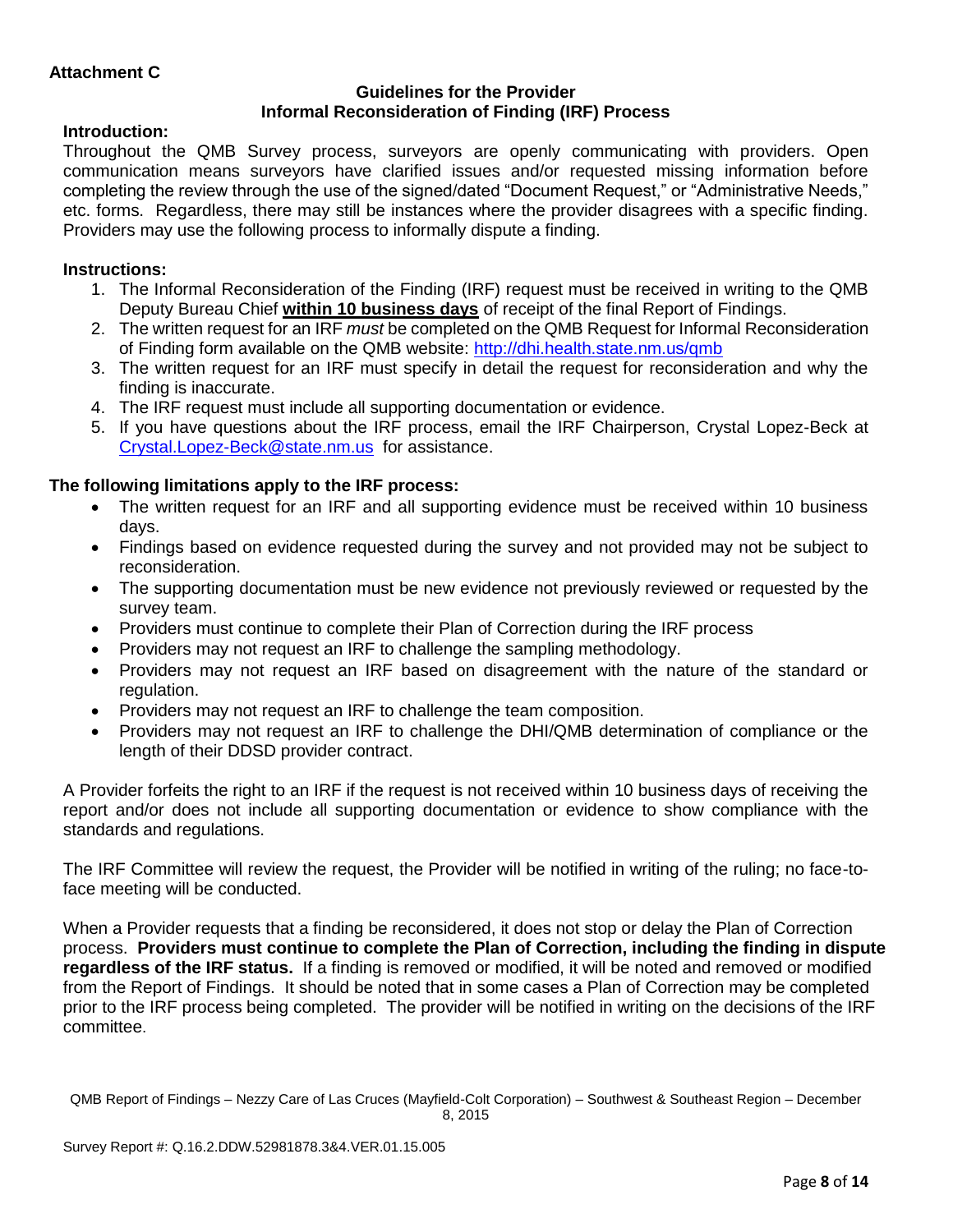| Agency:                     | Nezzy Care of Las Cruces (Mayfield-Colt Corporation) - Southwest and Southeast Region            |
|-----------------------------|--------------------------------------------------------------------------------------------------|
| Program:                    | Developmental Disabilities Waiver                                                                |
| Service:                    | 2012: Living Supports (Supported Living, Family Living; Inclusion Supports (Customized Community |
|                             | Supports)                                                                                        |
|                             | <b>2007:</b> Community Living (Supported Living) and Community Inclusion (Adult Habilitation)    |
| <b>Monitoring Type:</b>     | <b>Verification Survey</b>                                                                       |
| <b>Routine Survey:</b>      | May 11 - 14, 2015                                                                                |
| <b>Verification Survey:</b> | <b>December 8, 2015</b>                                                                          |

| <b>Standard of Care</b>                                                                                                                                                                                                                                                                                                                                                                                                                                                                                                                                                                                    | <b>Routine Survey Deficiencies</b><br>May 11 - 14, 2015                                                                                                                                                                                                                                                                                                                                                                                     | <b>Verification Survey New and Repeat</b><br><b>Deficiencies December 8, 2015</b>                                                                                                                                                                                                           |  |
|------------------------------------------------------------------------------------------------------------------------------------------------------------------------------------------------------------------------------------------------------------------------------------------------------------------------------------------------------------------------------------------------------------------------------------------------------------------------------------------------------------------------------------------------------------------------------------------------------------|---------------------------------------------------------------------------------------------------------------------------------------------------------------------------------------------------------------------------------------------------------------------------------------------------------------------------------------------------------------------------------------------------------------------------------------------|---------------------------------------------------------------------------------------------------------------------------------------------------------------------------------------------------------------------------------------------------------------------------------------------|--|
| Service Domain: Health and Welfare – The state, on an ongoing basis, identifies, addresses and seeks to prevent occurrences of<br>abuse, neglect and exploitation. Individuals shall be afforded their basic human rights. The provider supports individuals to access<br>needed healthcare services in a timely manner.                                                                                                                                                                                                                                                                                   |                                                                                                                                                                                                                                                                                                                                                                                                                                             |                                                                                                                                                                                                                                                                                             |  |
| Tag #1A27<br>Incident Mgt. Late and Failure to Report                                                                                                                                                                                                                                                                                                                                                                                                                                                                                                                                                      | <b>Standard Level Deficiency</b>                                                                                                                                                                                                                                                                                                                                                                                                            | <b>Standard Level Deficiency</b>                                                                                                                                                                                                                                                            |  |
| NMAC 7.1.14 ABUSE, NEGLECT,<br><b>EXPLOITATION, AND DEATH REPORTING,</b><br><b>TRAINING AND RELATED REQUIREMENTS FOR</b><br><b>COMMUNITY PROVIDERS</b><br><b>NMAC 7.1.14.8 INCIDENT MANAGEMENT</b><br><b>SYSTEM REPORTING REQUIREMENTS FOR</b><br><b>COMMUNITY-BASED SERVICE PROVIDERS:</b>                                                                                                                                                                                                                                                                                                                | Based on the Incident Management Bureau's Late<br>and Failure Reports, the Agency did not report<br>suspected abuse, neglect, or exploitation,<br>unexpected and natural/expected deaths; or other<br>reportable incidents to the Division of Health<br>Improvement, as required by regulations for 2 of<br>17 individuals.                                                                                                                 | <b>New / Repeat Finding:</b><br>Individual #18<br>• Incident date 00/00/0000. Allegation was Neglect.<br>Incident report was received on 5/7/2015. Late<br>Reporting. IMB Late and Failure Report indicated<br>incident of Neglect was "Substantiated."<br>(No Plan Of Correction Required) |  |
| A. Duty to report:<br>(1) All community-based providers shall<br>immediately report alleged crimes to law<br>enforcement or call for emergency medical services<br>as appropriate to ensure the safety of consumers.<br>(2) All community-based service providers, their<br>employees and volunteers shall immediately call the<br>department of health improvement (DHI) hotline at 1-<br>800-445-6242 to report abuse, neglect, exploitation,<br>suspicious injuries or any death and also to report an<br>environmentally hazardous condition which creates<br>an immediate threat to health or safety. | Individual #8<br>• Incident date 4/30/2014. Allegation was<br>Neglect. Incident report was received on<br>5/1/2014. Fail to Report. IMB Late and Failure<br>Report indicated incident of Neglect Emergency<br>Services was "Unconfirmed."<br>Individual #17<br>• Incident date 000-00-00 (unable to determine).<br>Allegation was Neglect. Late Reporting. IMB<br>Late and Failure Report indicated incident of<br>Neglect was "Confirmed." |                                                                                                                                                                                                                                                                                             |  |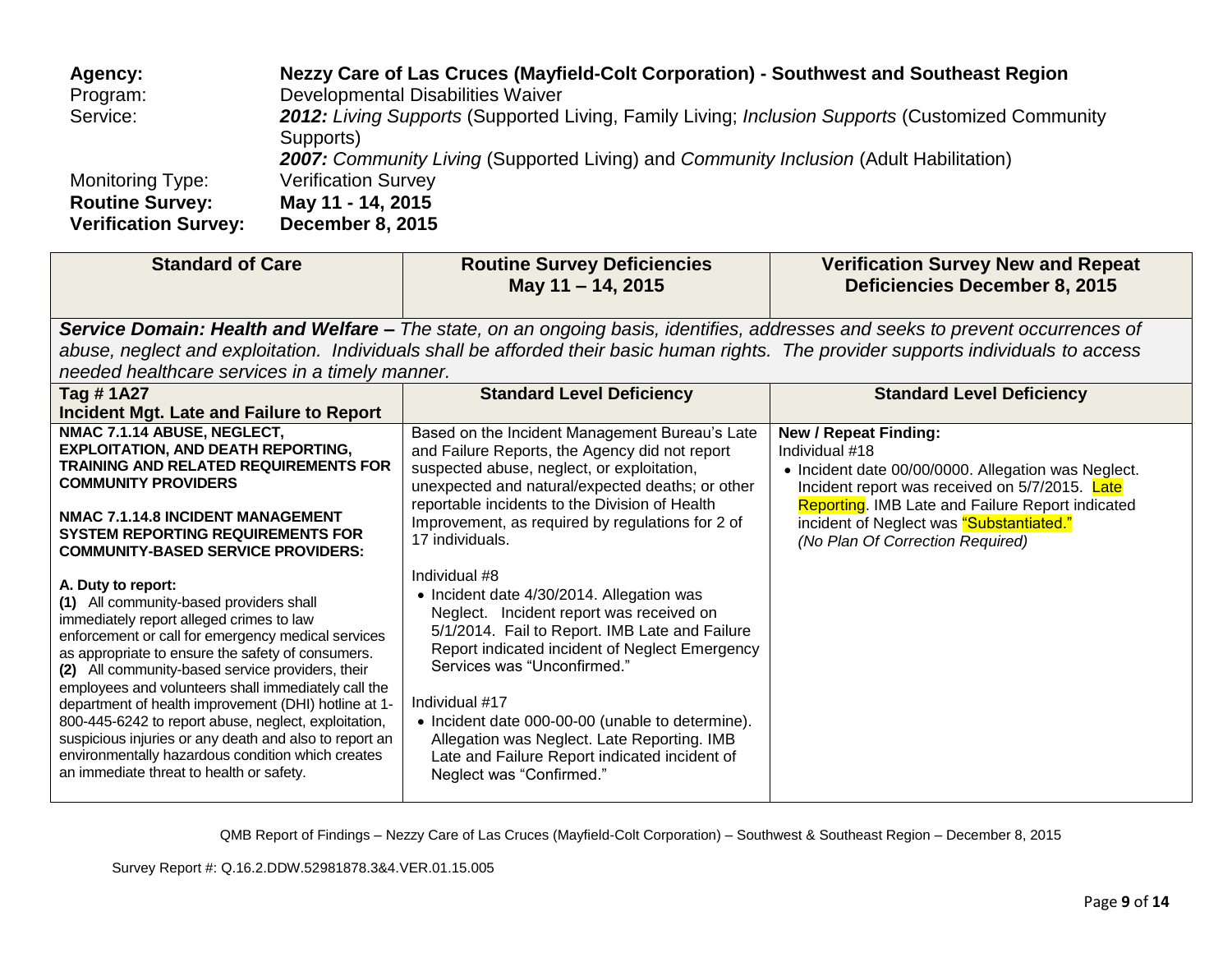| B. Reporter requirement. All community-based                                                         |  |
|------------------------------------------------------------------------------------------------------|--|
| service providers shall ensure that the employee                                                     |  |
| or volunteer with knowledge of the alleged abuse,                                                    |  |
| neglect, exploitation, suspicious injury, or death                                                   |  |
| calls the division's hotline to report the incident.                                                 |  |
| C. Initial reports, form of report, immediate action                                                 |  |
| and safety planning, evidence preservation,                                                          |  |
| required initial notifications: (1) Abuse,                                                           |  |
| neglect, and exploitation, suspicious injury or                                                      |  |
| death reporting: Any person may report an                                                            |  |
| allegation of abuse, neglect, or exploitation,                                                       |  |
| suspicious injury or a death by calling the                                                          |  |
| division's toll-free hotline number 1-800-445-                                                       |  |
| 6242. Any consumer, family member, or legal                                                          |  |
| guardian may call the division's hotline to report                                                   |  |
| an allegation of abuse, neglect, or exploitation,                                                    |  |
| suspicious injury or death directly, or may report                                                   |  |
| through the community-based service provider                                                         |  |
| who, in addition to calling the hotline, must also                                                   |  |
| utilize the division's abuse, neglect, and                                                           |  |
| exploitation or report of death form. The abuse,                                                     |  |
| neglect, and exploitation or report of death form                                                    |  |
| and instructions for its completion and filing are                                                   |  |
| available at the division's website,                                                                 |  |
| http://dhi.health.state.nm.us, or may be obtained                                                    |  |
| from the department by calling the division's toll                                                   |  |
| free hotline number, 1-800-445-6242.                                                                 |  |
| Use of abuse, neglect, and exploitation or<br>(2)                                                    |  |
| report of death form and notification by                                                             |  |
| community-based service providers: In                                                                |  |
| addition to calling the division's hotline as                                                        |  |
| required in Paragraph (2) of Subsection A of                                                         |  |
| 7.1.14.8 NMAC, the community-based service                                                           |  |
| provider shall also report the incident of abuse,                                                    |  |
| neglect, exploitation, suspicious injury, or death                                                   |  |
| utilizing the division's abuse, neglect, and<br>exploitation or report of death form consistent with |  |
| the requirements of the division's abuse, neglect,                                                   |  |
| and exploitation reporting guide. The community-                                                     |  |
| based service provider shall ensure all abuse,                                                       |  |
| neglect, exploitation or death reports describing                                                    |  |
| the alleged incident are completed on the                                                            |  |
| division's abuse, neglect, and exploitation or                                                       |  |
|                                                                                                      |  |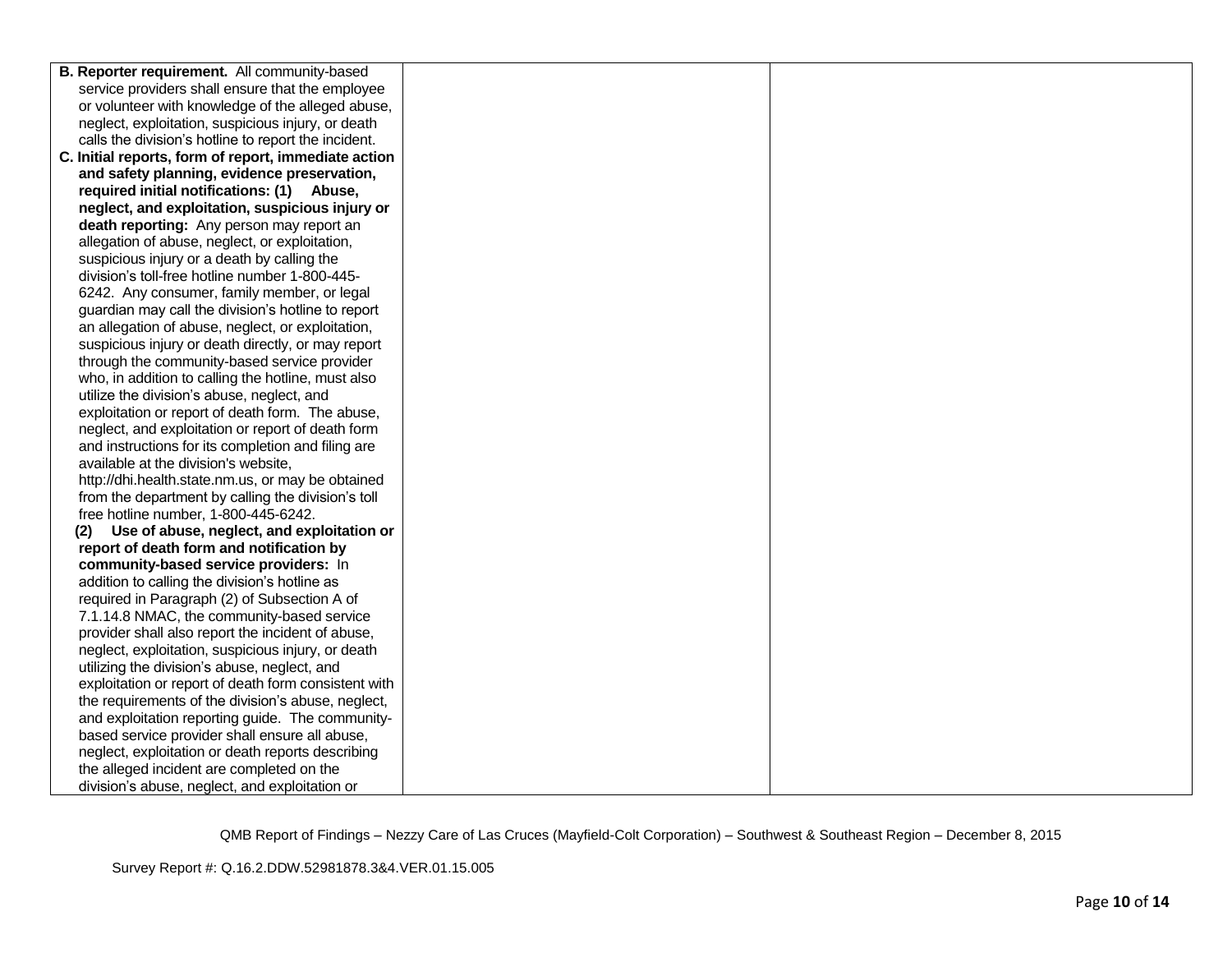| report of death form and received by the division<br>within 24 hours of the verbal report. If the<br>provider has internet access, the report form shall<br>be submitted via the division's website at<br>http://dhi.health.state.nm.us; otherwise it may be<br>submitted via fax to 1-800-584-6057. The<br>community-based service provider shall ensure<br>that the reporter with the most direct knowledge of<br>the incident participates in the preparation of the<br>report form.<br>(3) Limited provider investigation: No<br>investigation beyond that necessary in order to be<br>able to report the abuse, neglect, or exploitation<br>and ensure the safety of consumers is permitted<br>until the division has completed its investigation.<br>Immediate action and safety planning:<br>(4)<br>Upon discovery of any alleged incident of abuse,<br>neglect, or exploitation, the community-based<br>service provider shall:<br>(a) develop and implement an immediate<br>action and safety plan for any potentially<br>endangered consumers, if applicable;<br>(b) be immediately prepared to report that<br>immediate action and safety plan verbally, and<br>revise the plan according to the division's<br>direction, if necessary; and<br>provide the accepted immediate action<br>(C)<br>and safety plan in writing on the immediate<br>action and safety plan form within 24 hours of<br>the verbal report. If the provider has internet<br>access, the report form shall be submitted via<br>the division's website at<br>http://dhi.health.state.nm.us; otherwise it may be<br>submitted by faxing it to the division at 1-800-<br>584-6057.<br>Evidence preservation: The community-<br>(5)<br>based service provider shall preserve evidence<br>related to an alleged incident of abuse, neglect, or<br>exploitation, including records, and do nothing to<br>disturb the evidence. If physical evidence must<br>be removed or affected, the provider shall take<br>photographs or do whatever is reasonable to |  |  |
|---------------------------------------------------------------------------------------------------------------------------------------------------------------------------------------------------------------------------------------------------------------------------------------------------------------------------------------------------------------------------------------------------------------------------------------------------------------------------------------------------------------------------------------------------------------------------------------------------------------------------------------------------------------------------------------------------------------------------------------------------------------------------------------------------------------------------------------------------------------------------------------------------------------------------------------------------------------------------------------------------------------------------------------------------------------------------------------------------------------------------------------------------------------------------------------------------------------------------------------------------------------------------------------------------------------------------------------------------------------------------------------------------------------------------------------------------------------------------------------------------------------------------------------------------------------------------------------------------------------------------------------------------------------------------------------------------------------------------------------------------------------------------------------------------------------------------------------------------------------------------------------------------------------------------------------------------------------------------------------------------------------------------------------|--|--|
|                                                                                                                                                                                                                                                                                                                                                                                                                                                                                                                                                                                                                                                                                                                                                                                                                                                                                                                                                                                                                                                                                                                                                                                                                                                                                                                                                                                                                                                                                                                                                                                                                                                                                                                                                                                                                                                                                                                                                                                                                                       |  |  |
|                                                                                                                                                                                                                                                                                                                                                                                                                                                                                                                                                                                                                                                                                                                                                                                                                                                                                                                                                                                                                                                                                                                                                                                                                                                                                                                                                                                                                                                                                                                                                                                                                                                                                                                                                                                                                                                                                                                                                                                                                                       |  |  |
|                                                                                                                                                                                                                                                                                                                                                                                                                                                                                                                                                                                                                                                                                                                                                                                                                                                                                                                                                                                                                                                                                                                                                                                                                                                                                                                                                                                                                                                                                                                                                                                                                                                                                                                                                                                                                                                                                                                                                                                                                                       |  |  |
|                                                                                                                                                                                                                                                                                                                                                                                                                                                                                                                                                                                                                                                                                                                                                                                                                                                                                                                                                                                                                                                                                                                                                                                                                                                                                                                                                                                                                                                                                                                                                                                                                                                                                                                                                                                                                                                                                                                                                                                                                                       |  |  |
|                                                                                                                                                                                                                                                                                                                                                                                                                                                                                                                                                                                                                                                                                                                                                                                                                                                                                                                                                                                                                                                                                                                                                                                                                                                                                                                                                                                                                                                                                                                                                                                                                                                                                                                                                                                                                                                                                                                                                                                                                                       |  |  |
|                                                                                                                                                                                                                                                                                                                                                                                                                                                                                                                                                                                                                                                                                                                                                                                                                                                                                                                                                                                                                                                                                                                                                                                                                                                                                                                                                                                                                                                                                                                                                                                                                                                                                                                                                                                                                                                                                                                                                                                                                                       |  |  |
|                                                                                                                                                                                                                                                                                                                                                                                                                                                                                                                                                                                                                                                                                                                                                                                                                                                                                                                                                                                                                                                                                                                                                                                                                                                                                                                                                                                                                                                                                                                                                                                                                                                                                                                                                                                                                                                                                                                                                                                                                                       |  |  |
|                                                                                                                                                                                                                                                                                                                                                                                                                                                                                                                                                                                                                                                                                                                                                                                                                                                                                                                                                                                                                                                                                                                                                                                                                                                                                                                                                                                                                                                                                                                                                                                                                                                                                                                                                                                                                                                                                                                                                                                                                                       |  |  |
|                                                                                                                                                                                                                                                                                                                                                                                                                                                                                                                                                                                                                                                                                                                                                                                                                                                                                                                                                                                                                                                                                                                                                                                                                                                                                                                                                                                                                                                                                                                                                                                                                                                                                                                                                                                                                                                                                                                                                                                                                                       |  |  |
|                                                                                                                                                                                                                                                                                                                                                                                                                                                                                                                                                                                                                                                                                                                                                                                                                                                                                                                                                                                                                                                                                                                                                                                                                                                                                                                                                                                                                                                                                                                                                                                                                                                                                                                                                                                                                                                                                                                                                                                                                                       |  |  |
|                                                                                                                                                                                                                                                                                                                                                                                                                                                                                                                                                                                                                                                                                                                                                                                                                                                                                                                                                                                                                                                                                                                                                                                                                                                                                                                                                                                                                                                                                                                                                                                                                                                                                                                                                                                                                                                                                                                                                                                                                                       |  |  |
|                                                                                                                                                                                                                                                                                                                                                                                                                                                                                                                                                                                                                                                                                                                                                                                                                                                                                                                                                                                                                                                                                                                                                                                                                                                                                                                                                                                                                                                                                                                                                                                                                                                                                                                                                                                                                                                                                                                                                                                                                                       |  |  |
|                                                                                                                                                                                                                                                                                                                                                                                                                                                                                                                                                                                                                                                                                                                                                                                                                                                                                                                                                                                                                                                                                                                                                                                                                                                                                                                                                                                                                                                                                                                                                                                                                                                                                                                                                                                                                                                                                                                                                                                                                                       |  |  |
|                                                                                                                                                                                                                                                                                                                                                                                                                                                                                                                                                                                                                                                                                                                                                                                                                                                                                                                                                                                                                                                                                                                                                                                                                                                                                                                                                                                                                                                                                                                                                                                                                                                                                                                                                                                                                                                                                                                                                                                                                                       |  |  |
|                                                                                                                                                                                                                                                                                                                                                                                                                                                                                                                                                                                                                                                                                                                                                                                                                                                                                                                                                                                                                                                                                                                                                                                                                                                                                                                                                                                                                                                                                                                                                                                                                                                                                                                                                                                                                                                                                                                                                                                                                                       |  |  |
|                                                                                                                                                                                                                                                                                                                                                                                                                                                                                                                                                                                                                                                                                                                                                                                                                                                                                                                                                                                                                                                                                                                                                                                                                                                                                                                                                                                                                                                                                                                                                                                                                                                                                                                                                                                                                                                                                                                                                                                                                                       |  |  |
|                                                                                                                                                                                                                                                                                                                                                                                                                                                                                                                                                                                                                                                                                                                                                                                                                                                                                                                                                                                                                                                                                                                                                                                                                                                                                                                                                                                                                                                                                                                                                                                                                                                                                                                                                                                                                                                                                                                                                                                                                                       |  |  |
|                                                                                                                                                                                                                                                                                                                                                                                                                                                                                                                                                                                                                                                                                                                                                                                                                                                                                                                                                                                                                                                                                                                                                                                                                                                                                                                                                                                                                                                                                                                                                                                                                                                                                                                                                                                                                                                                                                                                                                                                                                       |  |  |
|                                                                                                                                                                                                                                                                                                                                                                                                                                                                                                                                                                                                                                                                                                                                                                                                                                                                                                                                                                                                                                                                                                                                                                                                                                                                                                                                                                                                                                                                                                                                                                                                                                                                                                                                                                                                                                                                                                                                                                                                                                       |  |  |
|                                                                                                                                                                                                                                                                                                                                                                                                                                                                                                                                                                                                                                                                                                                                                                                                                                                                                                                                                                                                                                                                                                                                                                                                                                                                                                                                                                                                                                                                                                                                                                                                                                                                                                                                                                                                                                                                                                                                                                                                                                       |  |  |
|                                                                                                                                                                                                                                                                                                                                                                                                                                                                                                                                                                                                                                                                                                                                                                                                                                                                                                                                                                                                                                                                                                                                                                                                                                                                                                                                                                                                                                                                                                                                                                                                                                                                                                                                                                                                                                                                                                                                                                                                                                       |  |  |
|                                                                                                                                                                                                                                                                                                                                                                                                                                                                                                                                                                                                                                                                                                                                                                                                                                                                                                                                                                                                                                                                                                                                                                                                                                                                                                                                                                                                                                                                                                                                                                                                                                                                                                                                                                                                                                                                                                                                                                                                                                       |  |  |
|                                                                                                                                                                                                                                                                                                                                                                                                                                                                                                                                                                                                                                                                                                                                                                                                                                                                                                                                                                                                                                                                                                                                                                                                                                                                                                                                                                                                                                                                                                                                                                                                                                                                                                                                                                                                                                                                                                                                                                                                                                       |  |  |
|                                                                                                                                                                                                                                                                                                                                                                                                                                                                                                                                                                                                                                                                                                                                                                                                                                                                                                                                                                                                                                                                                                                                                                                                                                                                                                                                                                                                                                                                                                                                                                                                                                                                                                                                                                                                                                                                                                                                                                                                                                       |  |  |
|                                                                                                                                                                                                                                                                                                                                                                                                                                                                                                                                                                                                                                                                                                                                                                                                                                                                                                                                                                                                                                                                                                                                                                                                                                                                                                                                                                                                                                                                                                                                                                                                                                                                                                                                                                                                                                                                                                                                                                                                                                       |  |  |
|                                                                                                                                                                                                                                                                                                                                                                                                                                                                                                                                                                                                                                                                                                                                                                                                                                                                                                                                                                                                                                                                                                                                                                                                                                                                                                                                                                                                                                                                                                                                                                                                                                                                                                                                                                                                                                                                                                                                                                                                                                       |  |  |
|                                                                                                                                                                                                                                                                                                                                                                                                                                                                                                                                                                                                                                                                                                                                                                                                                                                                                                                                                                                                                                                                                                                                                                                                                                                                                                                                                                                                                                                                                                                                                                                                                                                                                                                                                                                                                                                                                                                                                                                                                                       |  |  |
|                                                                                                                                                                                                                                                                                                                                                                                                                                                                                                                                                                                                                                                                                                                                                                                                                                                                                                                                                                                                                                                                                                                                                                                                                                                                                                                                                                                                                                                                                                                                                                                                                                                                                                                                                                                                                                                                                                                                                                                                                                       |  |  |
|                                                                                                                                                                                                                                                                                                                                                                                                                                                                                                                                                                                                                                                                                                                                                                                                                                                                                                                                                                                                                                                                                                                                                                                                                                                                                                                                                                                                                                                                                                                                                                                                                                                                                                                                                                                                                                                                                                                                                                                                                                       |  |  |
|                                                                                                                                                                                                                                                                                                                                                                                                                                                                                                                                                                                                                                                                                                                                                                                                                                                                                                                                                                                                                                                                                                                                                                                                                                                                                                                                                                                                                                                                                                                                                                                                                                                                                                                                                                                                                                                                                                                                                                                                                                       |  |  |
|                                                                                                                                                                                                                                                                                                                                                                                                                                                                                                                                                                                                                                                                                                                                                                                                                                                                                                                                                                                                                                                                                                                                                                                                                                                                                                                                                                                                                                                                                                                                                                                                                                                                                                                                                                                                                                                                                                                                                                                                                                       |  |  |
|                                                                                                                                                                                                                                                                                                                                                                                                                                                                                                                                                                                                                                                                                                                                                                                                                                                                                                                                                                                                                                                                                                                                                                                                                                                                                                                                                                                                                                                                                                                                                                                                                                                                                                                                                                                                                                                                                                                                                                                                                                       |  |  |
|                                                                                                                                                                                                                                                                                                                                                                                                                                                                                                                                                                                                                                                                                                                                                                                                                                                                                                                                                                                                                                                                                                                                                                                                                                                                                                                                                                                                                                                                                                                                                                                                                                                                                                                                                                                                                                                                                                                                                                                                                                       |  |  |
|                                                                                                                                                                                                                                                                                                                                                                                                                                                                                                                                                                                                                                                                                                                                                                                                                                                                                                                                                                                                                                                                                                                                                                                                                                                                                                                                                                                                                                                                                                                                                                                                                                                                                                                                                                                                                                                                                                                                                                                                                                       |  |  |
|                                                                                                                                                                                                                                                                                                                                                                                                                                                                                                                                                                                                                                                                                                                                                                                                                                                                                                                                                                                                                                                                                                                                                                                                                                                                                                                                                                                                                                                                                                                                                                                                                                                                                                                                                                                                                                                                                                                                                                                                                                       |  |  |
|                                                                                                                                                                                                                                                                                                                                                                                                                                                                                                                                                                                                                                                                                                                                                                                                                                                                                                                                                                                                                                                                                                                                                                                                                                                                                                                                                                                                                                                                                                                                                                                                                                                                                                                                                                                                                                                                                                                                                                                                                                       |  |  |
|                                                                                                                                                                                                                                                                                                                                                                                                                                                                                                                                                                                                                                                                                                                                                                                                                                                                                                                                                                                                                                                                                                                                                                                                                                                                                                                                                                                                                                                                                                                                                                                                                                                                                                                                                                                                                                                                                                                                                                                                                                       |  |  |
|                                                                                                                                                                                                                                                                                                                                                                                                                                                                                                                                                                                                                                                                                                                                                                                                                                                                                                                                                                                                                                                                                                                                                                                                                                                                                                                                                                                                                                                                                                                                                                                                                                                                                                                                                                                                                                                                                                                                                                                                                                       |  |  |
|                                                                                                                                                                                                                                                                                                                                                                                                                                                                                                                                                                                                                                                                                                                                                                                                                                                                                                                                                                                                                                                                                                                                                                                                                                                                                                                                                                                                                                                                                                                                                                                                                                                                                                                                                                                                                                                                                                                                                                                                                                       |  |  |
|                                                                                                                                                                                                                                                                                                                                                                                                                                                                                                                                                                                                                                                                                                                                                                                                                                                                                                                                                                                                                                                                                                                                                                                                                                                                                                                                                                                                                                                                                                                                                                                                                                                                                                                                                                                                                                                                                                                                                                                                                                       |  |  |
|                                                                                                                                                                                                                                                                                                                                                                                                                                                                                                                                                                                                                                                                                                                                                                                                                                                                                                                                                                                                                                                                                                                                                                                                                                                                                                                                                                                                                                                                                                                                                                                                                                                                                                                                                                                                                                                                                                                                                                                                                                       |  |  |
|                                                                                                                                                                                                                                                                                                                                                                                                                                                                                                                                                                                                                                                                                                                                                                                                                                                                                                                                                                                                                                                                                                                                                                                                                                                                                                                                                                                                                                                                                                                                                                                                                                                                                                                                                                                                                                                                                                                                                                                                                                       |  |  |

Survey Report #: Q.16.2.DDW.52981878.3&4.VER.01.15.005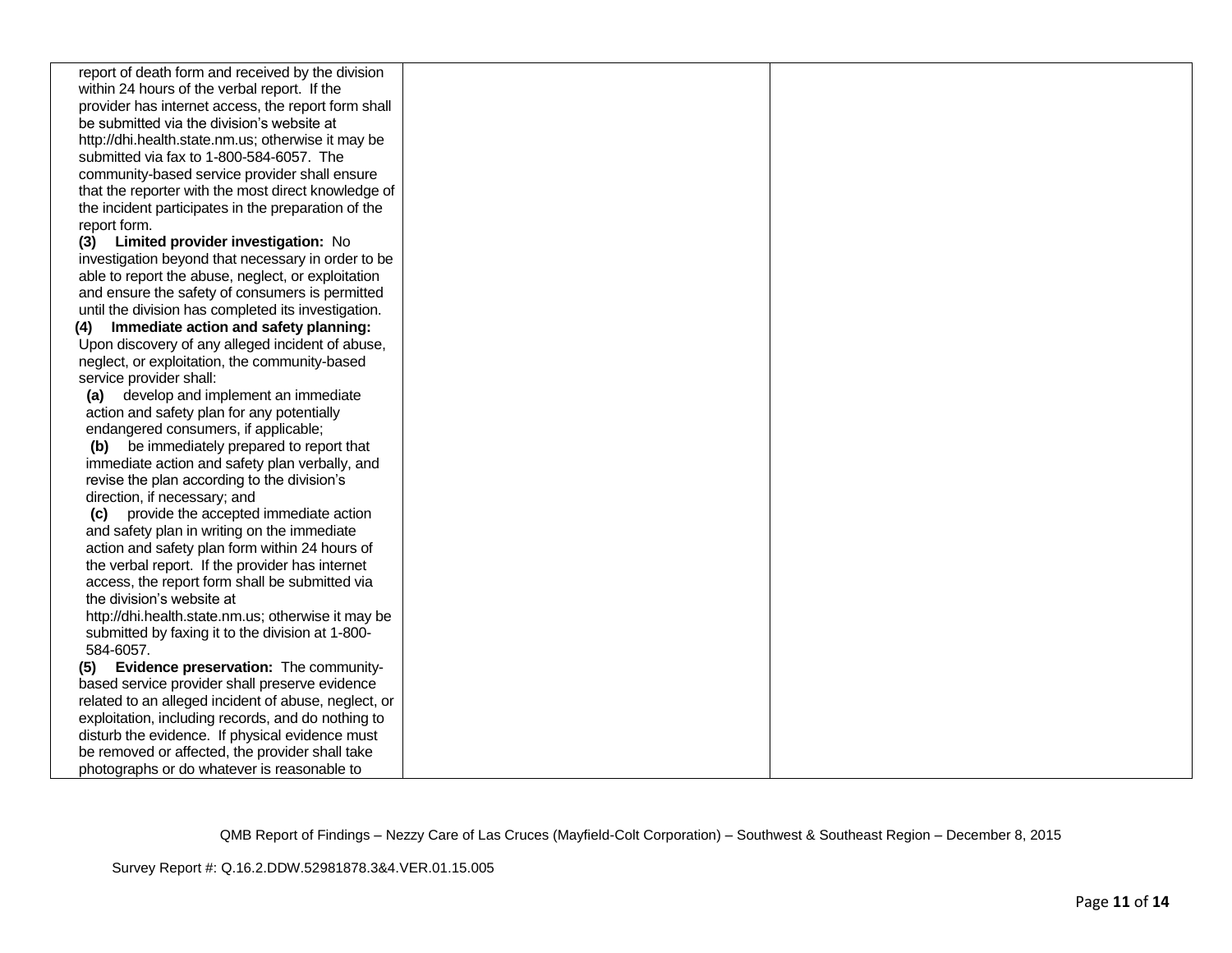| document the location and type of evidence found    |  |
|-----------------------------------------------------|--|
| which appears related to the incident.              |  |
| Legal guardian or parental notification:<br>(6)     |  |
| The responsible community-based service             |  |
| provider shall ensure that the consumer's legal     |  |
| guardian or parent is notified of the alleged       |  |
| incident of abuse, neglect and exploitation within  |  |
| 24 hours of notice of the alleged incident unless   |  |
| the parent or legal guardian is suspected of        |  |
| committing the alleged abuse, neglect, or           |  |
| exploitation, in which case the community-based     |  |
| service provider shall leave notification to the    |  |
| division's investigative representative.            |  |
| (7) Case manager or consultant notification         |  |
| by community-based service providers: The           |  |
| responsible community-based service provider        |  |
| shall notify the consumer's case manager or         |  |
| consultant within 24 hours that an alleged incident |  |
| involving abuse, neglect, or exploitation has been  |  |
| reported to the division. Names of other            |  |
| consumers and employees may be redacted             |  |
| before any documentation is forwarded to a case     |  |
| manager or consultant.                              |  |
| Non-responsible reporter: Providers who<br>(8)      |  |
| are reporting an incident in which they are not the |  |
| responsible community-based service provider        |  |
| shall notify the responsible community-based        |  |
| service provider within 24 hours of an incident or  |  |
| allegation of an incident of abuse, neglect, and    |  |
|                                                     |  |
| exploitation.                                       |  |
|                                                     |  |
|                                                     |  |
|                                                     |  |
|                                                     |  |
|                                                     |  |
|                                                     |  |
|                                                     |  |
|                                                     |  |
|                                                     |  |
|                                                     |  |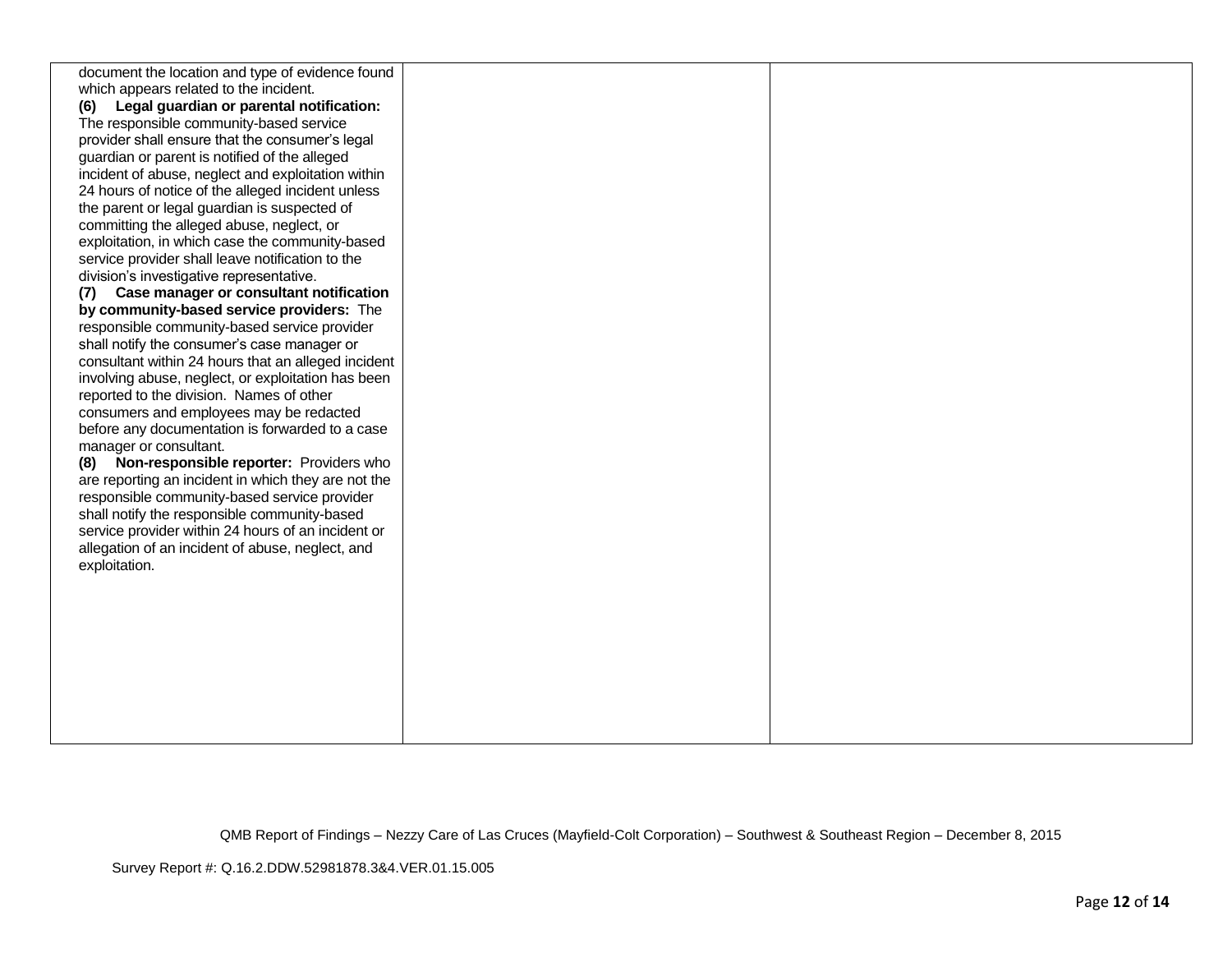| <b>Standard of Care</b>                                                                                                                                                                                                                                                                                           | <b>Routine Survey Deficiencies</b><br>May 11 - 14, 2015                                                                         | <b>Verification Survey New and Repeat</b><br><b>Deficiencies December 8, 2015</b> |  |
|-------------------------------------------------------------------------------------------------------------------------------------------------------------------------------------------------------------------------------------------------------------------------------------------------------------------|---------------------------------------------------------------------------------------------------------------------------------|-----------------------------------------------------------------------------------|--|
|                                                                                                                                                                                                                                                                                                                   | Service Domain: Service Plans: ISP Implementation - Services are delivered in accordance with the service plan, including type, |                                                                                   |  |
| scope, amount, duration and frequency specified in the service plan.                                                                                                                                                                                                                                              |                                                                                                                                 |                                                                                   |  |
| Tag #1A08 Agency Case File                                                                                                                                                                                                                                                                                        | <b>Standard Level Deficiency</b>                                                                                                | <b>COMPLETED</b>                                                                  |  |
| Tag # 1A08.1 Agency Case File -<br><b>Progress Notes</b>                                                                                                                                                                                                                                                          | <b>Standard Level Deficiency</b>                                                                                                | <b>COMPLETED</b>                                                                  |  |
| Tag #1A32 and LS14 / 6L14 Individual<br><b>Service Plan Implementation</b>                                                                                                                                                                                                                                        | <b>Condition of Participation Level Deficiency</b>                                                                              | <b>COMPLETED</b>                                                                  |  |
| Tag # LS14 / 6L14 Residential Case File                                                                                                                                                                                                                                                                           | <b>Standard Level Deficiency</b>                                                                                                | <b>COMPLETED</b>                                                                  |  |
| Service Domain: Qualified Providers - The State monitors non-licensed/non-certified providers to assure adherence to waiver<br>requirements. The State implements its policies and procedures for verifying that provider training is conducted in accordance with<br>State requirements and the approved waiver. |                                                                                                                                 |                                                                                   |  |
| Tag #1A11.1 Transportation Training                                                                                                                                                                                                                                                                               | <b>Standard Level Deficiency</b>                                                                                                | <b>COMPLETED</b>                                                                  |  |
| Tag #1A20 Direct Support Personnel<br><b>Training</b>                                                                                                                                                                                                                                                             | <b>Standard Level Deficiency</b>                                                                                                | <b>COMPLETED</b>                                                                  |  |
| Tag #1A22 Agency Personnel<br><b>Competency</b>                                                                                                                                                                                                                                                                   | <b>Condition of Participation Level Deficiency</b>                                                                              | <b>COMPLETED</b>                                                                  |  |
| Tag #1A25 Criminal Caregiver History<br><b>Screening</b>                                                                                                                                                                                                                                                          | <b>Standard Level Deficiency</b>                                                                                                | <b>COMPLETED</b>                                                                  |  |
| Tag # 1A26 Consolidated On-line<br><b>Registry Employee Abuse Registry</b>                                                                                                                                                                                                                                        | <b>Standard Level Deficiency</b>                                                                                                | <b>COMPLETED</b>                                                                  |  |
| Tag #1A28.1 Incident Mgt. System -<br><b>Personnel Training</b>                                                                                                                                                                                                                                                   | <b>Standard Level Deficiency</b>                                                                                                | <b>COMPLETED</b>                                                                  |  |
| Tag #1A36 Service Coordination<br><b>Requirements</b>                                                                                                                                                                                                                                                             | <b>Standard Level Deficiency</b>                                                                                                | <b>COMPLETED</b>                                                                  |  |
| Tag # 1A37 Individual Specific Training                                                                                                                                                                                                                                                                           | <b>Condition of Participation Level Deficiency</b>                                                                              | <b>COMPLETED</b>                                                                  |  |

Survey Report #: Q.16.2.DDW.52981878.3&4.VER.01.15.005